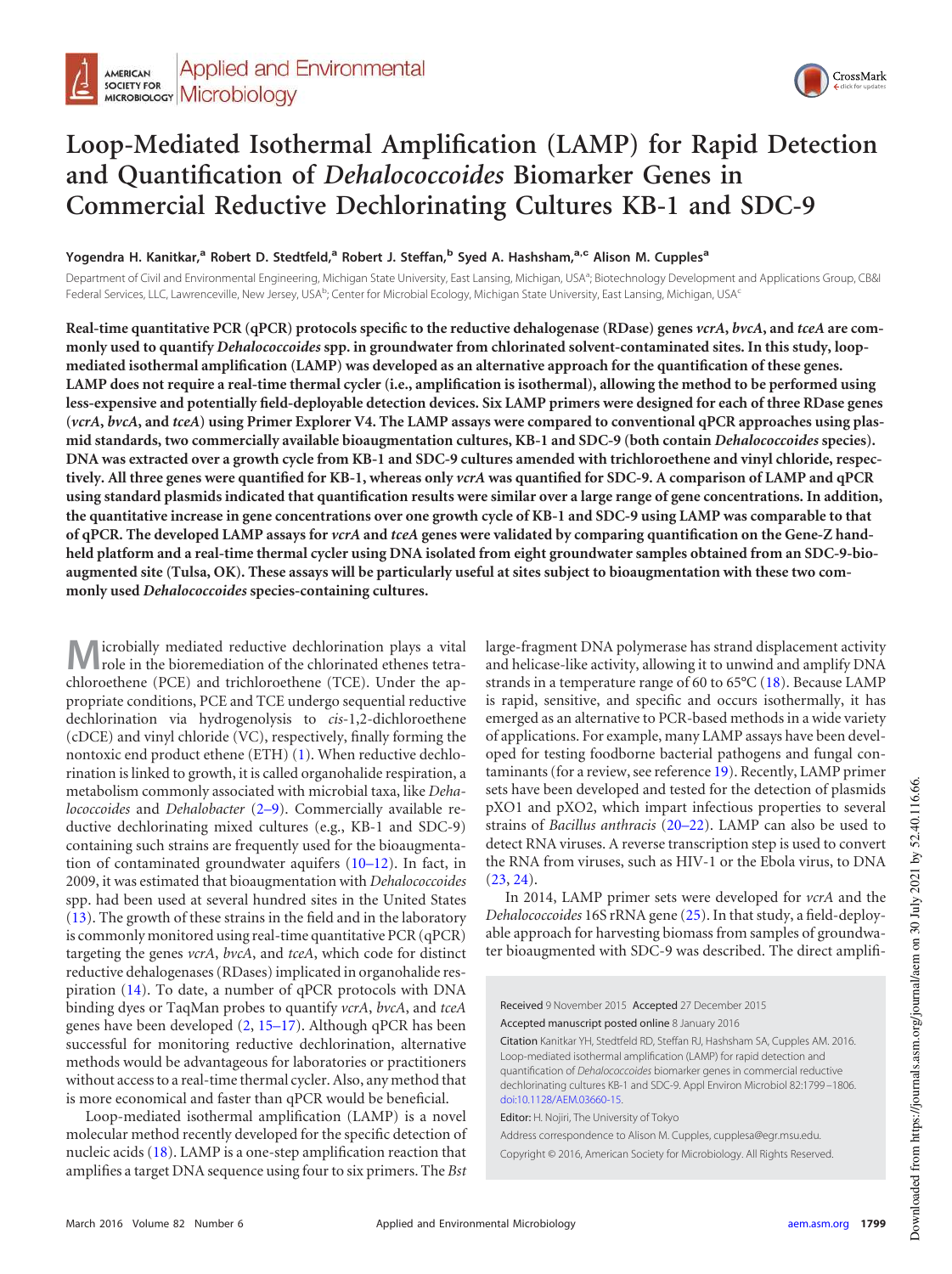cation of templates with LAMP was performed using the handheld Gene-Z platform. Detection limits of  $\leq 10^7$  gene copies/liter were reported (this is the generally accepted threshold for acceptable *in situ* dechlorination). However, larger volumes of groundwater were required when *Dehalococcoides* species numbers were <10<sup>4</sup> gene copies/liter.

Here, the objective was to evaluate if LAMP can be used for the quantification of *Dehalococcoides mccartyi* RDase genes (*vcrA*, *bvcA*, and *tceA*) in two commonly used commercial bioaugmentation cultures, KB-1 (from SiREM) and SDC-9 (from CB&I). This study involved DNA templates rather than direct amplification of harvested biomass. Quantification results (i.e., gene copies per liter values) were compared between LAMP and qPCR during one growth cycle to evaluate the effectiveness of LAMP as a tool to monitor the growth of *Dehalococcoides* spp. in KB-1 and SDC-9. Further, we used DNA templates isolated from eight groundwater samples to validate the quantification of the developed assays with LAMP on the Gene-Z platform [\(25\)](#page-6-18). The data generated from the groundwater samples were also compared to data obtained using a real-time thermal cycler.

#### **MATERIALS AND METHODS**

**Cultures and growth conditions.** All experiments were carried out in triplicate serum bottles (160-ml nominal volume) containing 100 ml (final volume) of culture and sealed with gray butyl rubber septa. After the microcosms were transferred into an anaerobic chamber, the KB-1 or SDC-9 inoculum (10 ml) and sterile mineral medium (90 ml) were added to the serum bottles using aseptic techniques. The bottles were capped with gray butyl rubber septa, removed from the anaerobic chamber, and sparged with 30% CO<sub>2</sub>–70% N<sub>2</sub> to adjust the pH. During the growth cycle, the pH of each bottle was measured and adjusted to neutral using 1.0 M NaOH, as needed. The bottles were incubated quiescently, shielded from light, and kept at room temperature ( $\sim$ 22 to 24 $\degree$ C), and the liquid was kept in contact with the septum to minimize the loss of volatile compounds. The concentration of chlorinated ethenes was monitored by gas chromatography with a flame ionization detector (GC-FID), as previously described [\(1\)](#page-5-0). All KB-1 serum bottles were amended with 10  $\mu$ l of feed solution (1:10 dilution of neat TCE in methanol) to yield final concentrations of  $\sim$ 23 µmol TCE and  $\sim$ 112 µmol methanol in each bottle. The bottles were also amended with ethanol ( $\sim$ 44.0 mg/liter) each week if residual cDCE and VC were observed. An aliquot (1.0 ml) of culture fluid was removed on days 0, 7, 14, 21, 28, 35, 38, 41, and 44 for DNA extraction. DNA was isolated from  $100$ - $\mu$ l aliquots using the Mo Bio DNA isolation kit, per the manufacturer's protocol (Mo Bio Laboratories, Inc., Carlsbad, CA). All SDC-9 bottles were amended with  $\sim$ 20 mol VC, along with a 0.1-ml spike of 100 mM sodium lactate. DNA was extracted from 30- $\mu$ l aliquots of 3 ml of culture fluid on days 0, 6, 22, 27, 32, and 40.

**Groundwater samples.** Groundwater samples were obtained from a site in Tulsa, OK, which had been recently bioaugmented with SDC-9. Eight amber-colored glass bottles containing an  $\sim$  1.0-liter groundwater sample representative of monitoring wells 1 to 4 (MW1 to MW4) and injection wells 1 to 4 (IW1 to IW4) were bubble-wrapped and shipped overnight in a cooler packed with ice packs. Upon receipt, the bottles were stored at 4.0°C in the absence of light for the duration of testing. Groundwater samples (100.0 ml each) were filtered through a  $0.22$ - $\mu$ m-pore-size filter (EMD Millipore Corp., Billerica, MA) using a vacuum pump. Membranes were cut into 0.5-mm strips inside a petri dish with a no. 15 blade using aseptic technique, and these were added to 15.0-ml bead tubes supplied with the Mo Bio UltraClean water kit. DNA (1.5 ml) was extracted from this solution, according to the manufacturer's protocol. The DNA was precipitated by adding 150.0  $\mu$ l of 5 M NaCl and 3.0 ml of absolute ice-cold ethanol and incubating for 30 min at 4°C. Following centrifugation (14,000  $\times$  g for 20 min at room temperature), the DNA pellet was

rinsed with 70% ethanol, air dried, and suspended in 100  $\mu$ l of distilled water  $(dH<sub>2</sub>O)$ . The extracted DNA was immediately used for amplification or stored at  $-20^{\circ}$ C for future use.

**Preparation of plasmid standards.** Genomic DNA was extracted from 5 ml of KB-1 (SiREM, Guelph, ON, Canada) using the Mo Bio DNA isolation kit, per the manufacturer's protocol. The *vcrA* and the *bvcA* genes were amplified using PCR with previously described primers [\(17\)](#page-6-10). The amplified templates were cloned into *Escherichia coli* DH5 $\alpha$  using the pCR2.1 TOPO TA cloning vector (Invitrogen) to generate plasmid inserts. *E. coli* cultures were grown overnight in LB medium amended with 50 mg/ml ampicillin and 7.0% glycerol at 37°C. Plasmid standards for*tceA* were provided by Frank Löffler (University of Tennessee, Knoxville, TN). Plasmid inserts were extracted using 5 ml of *E. coli* culture and the Qiagen plasmid extraction kit. Gene copies were calculated as previously de-scribed [\(17\)](#page-6-10). Serial dilutions of plasmid inserts from  $3.16 \times 10^8$  plasmids/ $\mu$ l to ~316 plasmids/ $\mu$ l for *vcrA*, 2.65  $\times$  10<sup>9</sup> plasmids/ $\mu$ l to ~265 plasmids/ $\mu$ l for *bvcA*, and  $1.41 \times 10^{10}$  plasmids/ $\mu$ l to 141 plasmids/ $\mu$ l for *tceA* were used as standards for the amplifications. By plotting the log of the calculated copy number against the cycle threshold (for qPCR) or threshold time (for LAMP) at which fluorescence for that sample crosses the threshold value, standard curves were obtained.

**Design of LAMP primers.** The LAMP primer sets used for this study are listed in [Table 1.](#page-2-0) FASTA files for the functional RDase genes *vcrA* (GenBank accession no. NC\_013552.1, region 1187298 to 1188857), *bvcA* (GenBank accession no. NC\_009455.1, region 834959 to 836509), and *tceA* (GenBank accession no. AY165309.1) of *Dehalococcoides* spp. were downloaded and aligned with the relevant environmental sequences in the NCBI nucleotide database to identify the conserved regions. Next, LAMP primer sets were designed for those regions using Primer Explorer V4 (https://primerexplorer.jp/e/). For the *vcrA* gene, two new LAMP primer sets, vcrA set A and vcrA set C, targeting the bp 857-to-1072 region, were designed and used along with vcrA set B, which was designed and tested previously [\(25\)](#page-6-18). One primer set, bvcA set A, targeting the bp 895-to-1139 region, was designed for the *bvcA* gene. Similarly, tceA set A was designed to target the bp 882-to-1156 region of the *tceA* gene. Finally, NCBI nucleotide BLAST was used to determine the fidelity of the primer sets to the target sequences in environmental submissions to the database by setting the default expect value as  $1 \times 10^{-5}$ .

qPCR and LAMP amplification. Each 20-µl LAMP reaction mixture contained  $1 \times$  isothermal amplification buffer (catalog no. B0537S; NEB), 1.4 mM deoxynucleoside triphosphates (dNTPs), 0.8 mM betaine, 6.0 mM MgSO<sub>4</sub>, 1.6 U of *Bst* 2.0 WarmStart (NEB), 0.8 µl of Syto82 orange fluorescent dye (Life Technologies, Inc., Grand Island, NY), 0.8 µl of Pluronic (Life Technologies, Inc.),  $0.8 \mu$ l of bovine serum albumin, a 0.25  $\mu$ M concentration of 10 $\times$  primer mix, and balance water to make up 18 l. The reaction mixtures were incubated at 63°C for 60 min for amplification. All TaqMan assays were set up as  $20$ - $\mu$ l reaction mixtures. Each 20-µl reaction mixture contained 10 µl of iTaq Universal super mix supplied by Bio-Rad, 1.2  $\mu$ l of TaqMan probe, described previously [\(15,](#page-6-8) [17,](#page-6-10)  $26$ ,  $27$ ), and balance water to make up 18  $\mu$ l. PCR amplifications were performed using cycling conditions of 95°C for 15 s, 60°C for 1 min, a slow ramp of 1% to 95°C for 15 s, and 60°C for 15 s. DNA templates and plasmid standards were added to each LAMP and qPCR mixtures as  $2-\mu l$ aliquots. All qPCR primers and probes used in this study are listed in [Table](#page-2-1) [2.](#page-2-1) All qPCR experiments were performed in the commercially available Chromo 4 PCR real-time thermal cycler. For KB-1 and SDC-9 templates, amplification with LAMP was carried out in the real-time thermal cycler, while amplification with groundwater templates was performed in both the Gene-Z platform (described below) and the real-time thermal cycler. Triplicate reactions for each test and positive and no-template controls were used for all experiments.

**Gene-Z analysis of groundwater samples.** Inside the Gene-Z device, an array of 64 light-emitting diodes (LEDs), a bundle of optical fibers, and a single photodiode were used to measure fluorescence in real time [\(28\)](#page-6-21). An iPod Touch (gen 5) was used to control the reaction temper-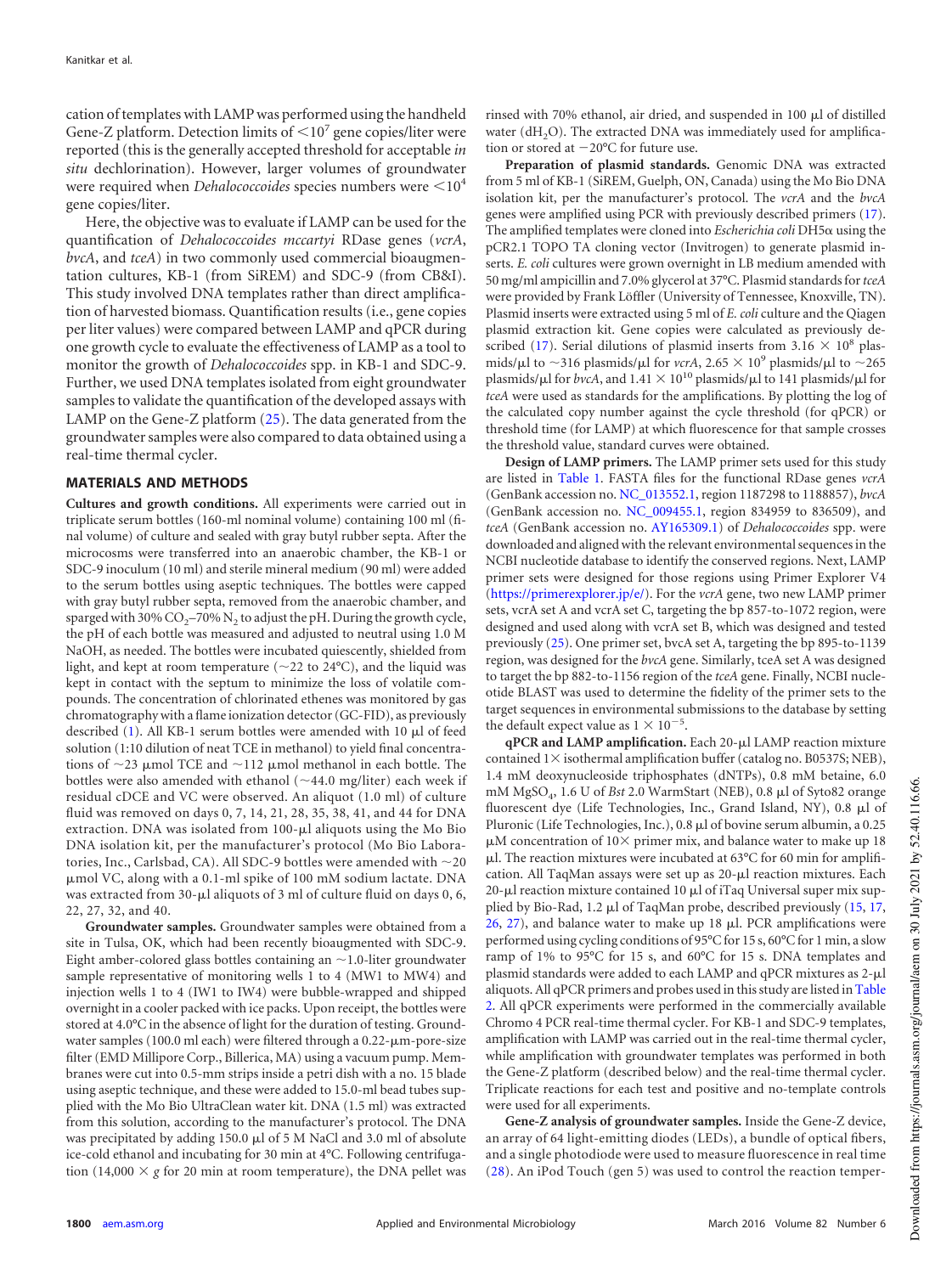| Target<br>gene | Primer set        | Primer<br>name | Sequence $(5' \rightarrow 3')$                  | GenBank accession no.,<br>region (bp) |
|----------------|-------------------|----------------|-------------------------------------------------|---------------------------------------|
| vcrA           | vcrA set A        | F <sub>3</sub> | GTAAGTTTTACGCGAGATGG                            | NC_013552.1,                          |
|                |                   | B <sub>3</sub> | <b>GTCATCGGCTGAGCTTTC</b>                       | 1187298-1188857 (857-1072)            |
|                |                   | <b>FIP</b>     | ACCCTCCCATTTTGGTACGCTTGTATGGTCCGCCACAT          |                                       |
|                |                   | <b>BIP</b>     | AAGACAATTTTCTAATGCTGAGGGCATTTGGGATCTGCCAGGT     |                                       |
|                |                   | LF             | CATCAGGTGGCGCTGAATC                             |                                       |
|                |                   | L <sub>B</sub> | AGCTGCAAAATATTTTGGTGCTGG                        |                                       |
|                | vcrA set B $(25)$ | F <sub>3</sub> | <b>ACTAATATATAAGAAAGCTCAGCC</b>                 | NC_013552.1,                          |
|                |                   | B <sub>3</sub> | TCTTATTGAGTTCTTGTGGTTG                          | 1187298-1188857 (652-886)             |
|                |                   | <b>FIP</b>     | GGTCAGGAACCTTGGGATAAATTTTGATGACTCTAGGAAAAGGAACA |                                       |
|                |                   | <b>BIP</b>     | AACTTTAAGGAAGCGGATTATAGCTATGGATTCACACTTTGTTGG   |                                       |
|                |                   | LF             | CCTGGTCCACCTAATTCACTGTA                         |                                       |
|                |                   | LB             | ACTACAATGATGCAGAGTGGGTTA                        |                                       |
|                | vcrA set C        | F <sub>3</sub> | GTAAGTTTTACGCGAGATGG                            | NC_013552.1,                          |
|                |                   | B <sub>3</sub> | <b>GTCATCGGCTGAGCTTTC</b>                       | 1187298-1188857 (857-1072)            |
|                |                   | <b>FIP</b>     | ACCCTCCCATTTTGGTACGCTTGTATGGTCCGCCACAT          |                                       |
|                |                   | <b>BIP</b>     | AAGACAATTTTCTAATGCTGAGGGCATTTGGGATCTGCCAGGT     |                                       |
|                |                   | LF             | CCATCAGGTGGCGCTGAA                              |                                       |
|                |                   | LB             | TGGTGCTGGTGGCGTT                                |                                       |
| bvcA           | bycA set A        | F <sub>3</sub> | <b>ACAATGCCTTTACCAGAAGA</b>                     | NC_009455.1, 834959 to 836509         |
|                |                   | B <sub>3</sub> | ACCGTATTTGGGGCTGAT                              | $(895 - 1139)$                        |
|                |                   | <b>FIP</b>     | TCGGCCTCCATTAAAAGCCATTCTCTAGGGTGGTCATGT         |                                       |
|                |                   | <b>BIP</b>     | ATCAAGGACTTGGTGGCGACCTTGTTCGGAAAGACACTCA        |                                       |
|                |                   | LF             | AGGCAATCATACTTGAAGCGTC                          |                                       |
|                |                   | LB             | TGTGGGGACCTGGTGGT                               |                                       |
| tceA           | tceA set A        | F <sub>3</sub> | GCCGTTTATTCCATTCATGG                            | AY165309.1 (882-1156)                 |
|                |                   | B <sub>3</sub> | GCATAGACTGGATGAAGGAA                            |                                       |
|                |                   | <b>FIP</b>     | ACATAATTGCTGGGAGAACCCG-TCGCATAGAGAGATAAGGCC     |                                       |
|                |                   | <b>BIP</b>     | GCCATTCGTGGCGGCATATAT-CAGATTATGACCCTGGTGAA      |                                       |
|                |                   | LF             | CTTTATGGACGCTATGAAGGTTCTA                       |                                       |
|                |                   | LB             | <b>TCTTCCCTGCGGTCGCCATA</b>                     |                                       |

#### <span id="page-2-0"></span>**TABLE 1** LAMP primer sets designed and used in this study

ature and time, start the device, stream data via Bluetooth connectivity, and sort, plot, store, and transmit results. Disposable chips were made by etching channels and wells into black acrylic (1.58 mm thick) via a 40-W CO<sub>2</sub> laser (Full Spectrum). The etched chips were cleaned and prepared, as previously described [\(29\)](#page-6-22). Briefly, the chips were cleaned with distilled water, soaked in 70% ethanol for 10 min, and dried for 10 min at 70°C. Once dry, primers were dispensed and dried in wells at 70°C for 5 min. The wells were enclosed with optical adhesive film (MicroAmp; Applied Biosystems), and the chips were stored at  $-20^{\circ}$ C until use. The chips were cut into 8 reaction wells per sample, with 4 samples per chip (i.e., 32 reaction wells per chip with  $20-\mu l$ reaction volume). Six chips were used to test groundwater samples,

and two additional chips were used to test plasmid dilution standards. vcrA and tceA primers were each dispensed into three separate reaction wells per sample lane.

# **RESULTS**

**Amplification with LAMP primers and their application.** As stated previously, vcrA set B was previously designed and tested using templates obtained from groundwater spiked with SDC-9 [\(25\)](#page-6-18). In that study, larger volumes of groundwater samples (1 to 4 liters) were required when the *vcrA* gene copies were  $\leq 10^4$  gene copies/liter. In this study, we developed two new LAMP primer

#### <span id="page-2-1"></span>**TABLE 2** qPCR primers used in this study

| Target gene | Primer        | Sequence <sup><i>a</i></sup>             | Reference |
|-------------|---------------|------------------------------------------|-----------|
| vcrA        | vcrA1022F     | CGGGCGGATGCACTATTTT                      | 17        |
|             | vcrA1093R     | GAATAGTCCGTGCCCTTCCTC                    | 17        |
|             | vcrA1042Probe | FAM-CGCAGTAACTCAACCATTTCCTGGTAGTGG-TAMRA | 17        |
| bvcA        | bvcA925F      | AAAAGCACTTGGCTATCAAGGAC                  | 17        |
|             | bvcA1017R     | CCAAAAGCACCACCAGGTC                      | 17        |
|             | bycA977Probe  | FAM-TGGTGGCGACGTGGCTATGTGG-TAMRA         |           |
| tceA        | tceA1270F     | ATCCAGATTATGACCCTGGTGAA                  | 26, 27    |
|             | tceA1336R     | GCGGCATATATTAGGGCATCTT                   | 26, 27    |

*a* FAM, 6-carboxyfluorescein; TAMRA, 6-carboxytetramethylrhodamine.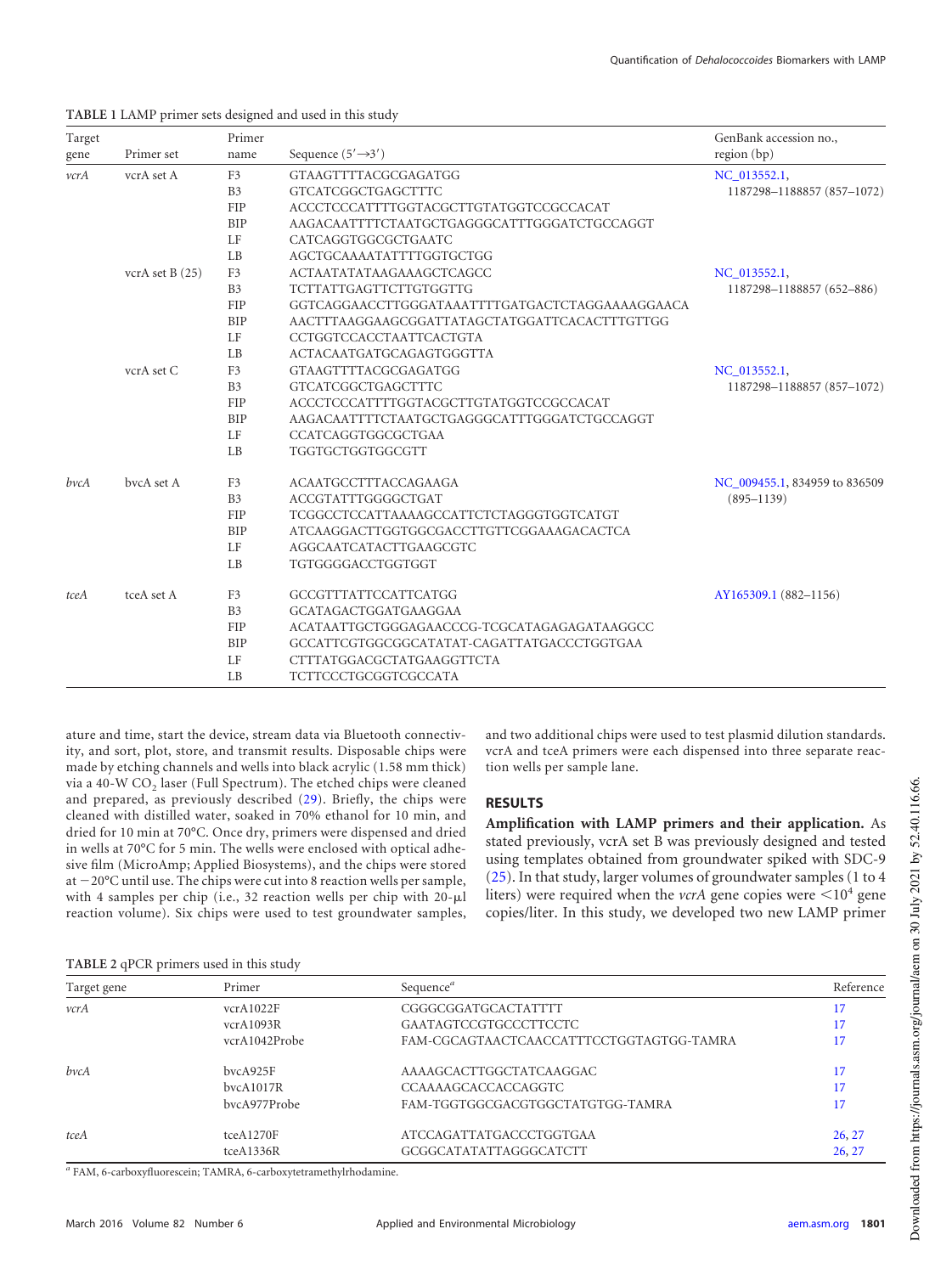

<span id="page-3-0"></span>**FIG 1** Mean masses of TCE, cDCE, VC, and ETH in triplicate KB-1 cultures and an abiotic control. The data are presented as the standard means and standard deviations.

sets (vcrA set A and vcrA set C) that exhibited faster LAMP threshold times that than of vcrA set B. For example, with  $10^{3.5}$  gene copy templates, the threshold times were  $23.9 \pm 0.4$  min for vcrA set A,  $21.2 \pm 0.2$  min for vcrA set C, and  $28.3 \pm 0.3$  min for vcrA set B. Moreover, the new primer sets had an equivalent or better detection limit than that of vcrA set B  $(10^{3.5}$  gene copies/reaction for vcrA set A,  $10^{2.5}$  gene copies/reaction for vcrA set C, and  $10^{3.5}$  gene copies/reaction for vcrA set B).

Here, the first set of experiments targeted *vcrA* in SDC-9 using both vcrA set A and vcrA set B. The second set of experiments involved vcrA set C, the most refined LAMP primer set for *vcrA*, with KB-1 templates.

Additionally, new primer sets were developed for the *bvcA* and *tceA* genes, and these were tested with a KB-1 template. One aim was to evaluate if the new LAMP primer sets could be used to track the growth of *Dehalococcoides*spp. in actively dechlorinating KB-1 and SDC-9 cultures over one growth cycle. As SDC-9 does not contain *bvcA*, this assay was not tested with this culture. qPCR was used as a control assay for all experiments. While the specificities of the new primer sets were not evaluated experimentally, LAMP reactions require six different primers for amplification and are thus unlikely to produce false positives.

**Monitoring** *Dehalococcoides* **species growth in KB-1 and SDC-9 cultures.** The mean masses of TCE, cDCE, VC, and ETH in triplicate KB-1 cultures and an abiotic control are shown in [Fig. 1.](#page-3-0) As expected, TCE was reduced to cDCE and VC to ETH. cDCE accumulated and peaked at 7 days after inoculation, while VC peaked at  $\sim$ 35 days before being rapidly degraded to ETH. Stoichiometric amounts of ETH accumulated at the end of the growth cycle. TCE, cDCE, and VC were not detected at the end of the 48-day incubation period. At each time point, the concentrations of two *Dehalococcoides* strains, VS and BAV1, were investigated using qPCR and LAMP targeting the *vcrA* and *bvcA* genes in DNA extracted from the KB-1 cultures. [Figure 2](#page-3-1) illustrates the gene copies of *vcrA*, *bvcA*, and *tceA*per liter in triplicate cultures of KB-1 while growing on TCE. We observed a comparable steady increase in the number of *vcrA* gene copies, from  $\sim 5.8 \times 10^6$  gene copies/ liter on day 7 to  $\sim$  6.4  $\times$  10<sup>9</sup> gene copies/liter on day 38 using both LAMP and qPCR. This was followed by a more rapid increase between days 38 and 44, from  $~6.4 \times 10^9$  gene copies/liter to  $\sim$ 1.1  $\times$  10<sup>11</sup> gene copies/liter, coupled with a significant reduction



<span id="page-3-1"></span>**FIG 2** Gene copies of *vcrA* (A), *bvcA* (B), and *tceA* (C) per liter in triplicate cultures of KB-1 while growing on TCE. LAMP vcrA set C was used to target *vcrA*. The data are presented as the standard means and standard deviations.

of VC to ETH. A similar trend was observed with the *bvcA* gene. Gene copy numbers steadily increased from  $3.2 \times 10^6$  gene copies/ liter at day 7 to 5.7  $\times$  10<sup>8</sup> gene copies/liter at day 38, followed by a more rapid increase to 5.49  $\times$  10<sup>9</sup> gene copies/liter at day 44. Gene copies of *tceA* increased to  $\sim$  1.4  $\times$  10<sup>8</sup> gene copies/liter from day 0 to day 14, coupled to the reduction of TCE to cDCE and VC, which was then followed by a slight increase to  $\sim$ 3.8  $\times$  10<sup>8</sup> gene copies/liter on day 44.

The growth of *Dehalococcoides* spp. in SDC-9 culture was investigated using the *vcrA* gene. The mean masses of VC and ETH in triplicate SDC-9 cultures and an abiotic control are shown in [Fig. 3.](#page-4-0) Rapid reductive dechlorination of  $\sim$  24 µmol VC from days 20 to 40 was coupled to the stoichiometric accumulation of ETH. [Figure 4](#page-4-1) illustrates the *vcrA* gene copies per liter measured via two LAMP primer sets (vcrA set A and vcrA set B) and qPCR in the triplicate cultures. The *vcrA* gene copies steadily increased to  $\sim$ 9.0  $\times$  10<sup>7</sup> gene copies/liter. As VC rapidly dechlorinated to ETH, we observed that the *vcrA* gene copies increased from  $\sim$ 9.0  $\times$  10<sup>7</sup> gene copies/liter to  $\sim$ 1.1  $\times$  10<sup>9</sup> gene copies/liter.

The mean gene copies of *vcrA*, *bvcA*, and *tceA* per liter in trip-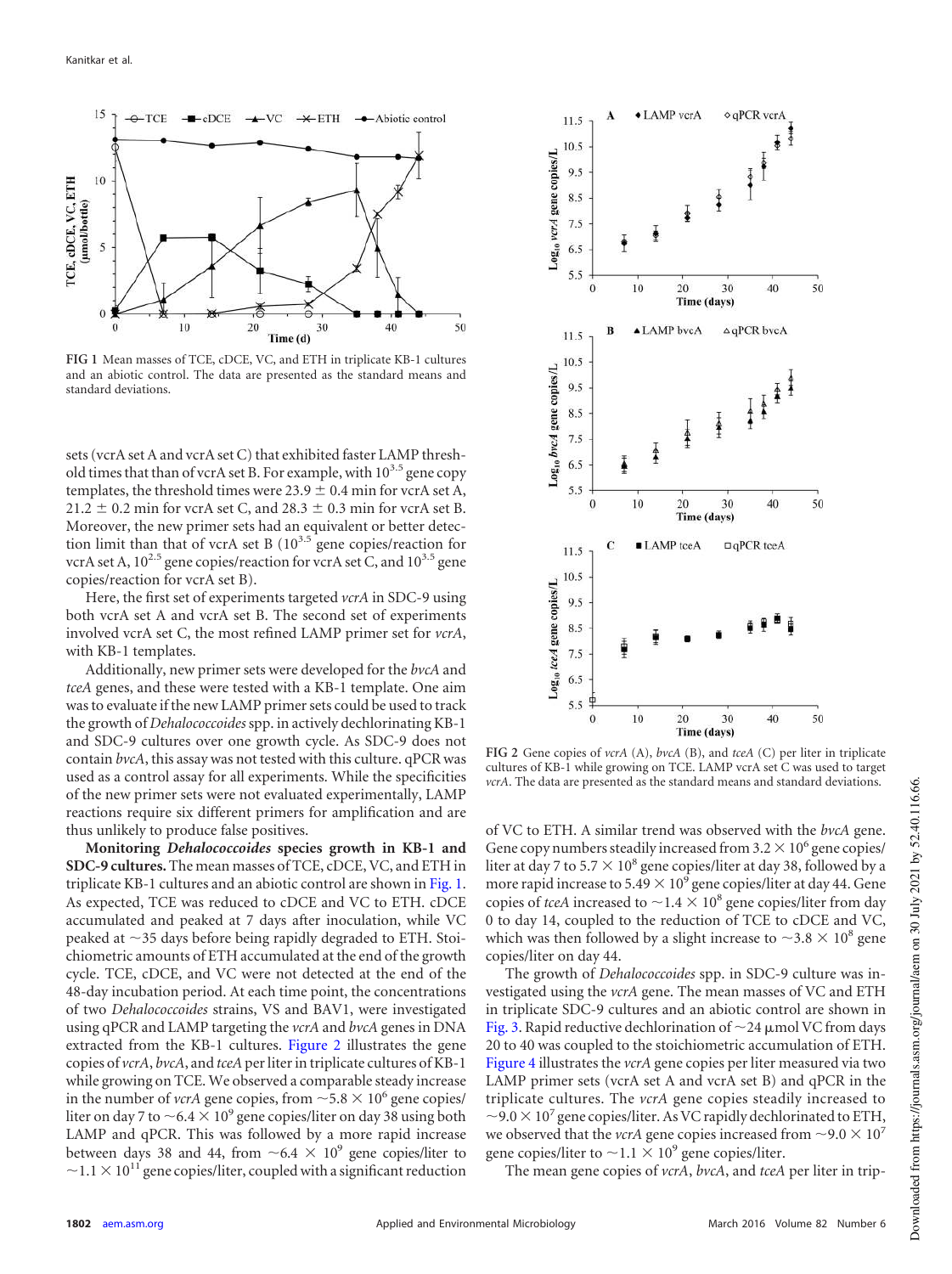

<span id="page-4-0"></span>**FIG 3** Mean masses of VC and ETH in triplicate SDC-9 cultures and an abiotic control. The data are presented as the standard means and standard deviations.

licate cultures of KB-1 while growing on TCE are shown in [Fig. 5.](#page-4-2) Note that the *y* axis in [Fig. 5](#page-4-2) is a log scale, which does not start at zero, to illustrate the differences between *vcrA*, *bvcA*, and *tceA* concentrations. To elucidate the potential of LAMP as an alternate method to monitor *Dehalococcoides* spp. in commercial reductive dechlorinating cultures, the absolute quantification of each gene in a KB-1 template was determined using the two methods. [Figure 6](#page-5-1) shows a comparison of the mean gene copies (per liter) in *vcrA*, *bvcA*, and *tceA* in triplicate cultures of KB-1 while growing on TCE.

**Validation of new LAMP assays with the Gene-Z platform using groundwater templates.** Nucleic acids extracted from groundwater from a previously bioaugmented and chlorinated solvent-contaminated site were used to validate the novel LAMP assays with the Gene-Z handheld device. The data obtained using the new LAMP assays on the Gene-Z device were compared to those obtained using qPCR on a real-time thermal cycler. Specifically, *vcrA* and *tceA* gene copies (per liter) from four monitoring wells and four injection wells (in triplicate) were compared using the new LAMP assays and qPCR [\(Fig. 7\)](#page-5-2).

## **DISCUSSION**

To date, LAMP primer sets have been developed for phylogenetic or functional genes of prokaryotes, eukaryotes, and viruses to de-



<span id="page-4-1"></span>



<span id="page-4-2"></span>**FIG 5** Mean gene copies of *vcrA*, *bvcA*, and *tceA* per liter in triplicate cultures of KB-1 while growing on TCE. The data are presented as the standard means and standard deviations. Note that the *y* axis is a log scale and does not start at zero.

tect target sequences in templates extracted from a variety of environmental matrices, such as air, water, soil, fecal matter, and blood. For example, LAMP can be used for detection of the *invA* gene in all known 89 strains of *Salmonella*, a foodborne bacterial pathogen causing salmonellosis [\(30,](#page-6-23) [31\)](#page-6-24). LAMP was also applied to detect *Cryptosporidium* oocysts, which cause cryptosporidiosis, using the functional gene *gp60* [\(32\)](#page-6-25). Similarly, LAMP primer sets for the detection of viral pathogens, such as HIV-1 and Ebola virus, have also been described [\(23,](#page-6-16) [24\)](#page-6-17). Another application of LAMP has been the identification of organisms in beef contaminated with ostrich meat. The LAMP assay successfully identified ostrich meat contamination of up to 0.01% using direct-cell amplification from swabs [\(33\)](#page-6-26). These examples demonstrate the versatility of LAMP in terms of its application to human health, environmental, and food microbiology. In this study, LAMP was applied for the rapid quantification of the key biomarker RDase genes *vcrA*, *bvcA*, and *tceA*. These biomarker genes are important for monitoring the activity of *Dehalococcoides*spp. in groundwater during natural attenuation, biostimulation, and bioaugmentation at chlorinated solvent-contaminated sites.

The growth patterns observed in this study are characteristic of cultures, such as KB-1 and SDC-9, when amended with TCE and VC, respectively. KB-1 is highly enriched in a few unique *D. mccartyi* strains, which are capable of catabolic growth using cDCE and VC as electron acceptors for reductive dechlorination [\(34\)](#page-6-27). Typically, the individual cells of such strains carry one copy of the *vcrA* or *bvcA* gene coding for the two distinct vinyl chloride reductases [\(35](#page-6-28)[–](#page-6-29)[37\)](#page-7-0). However, neither vinyl chloride reductase is capable of growth-linked metabolic reduction of TCE to cDCE or VC. When amended with TCE, initial growth is cometabolic and often slower [\(4,](#page-6-30) [6,](#page-6-31) [9\)](#page-6-2). As a result, the increase in observed *vcrA* and *bvcA* gene copies is faster and more discernible when cDCE and VC are being dechlorinated. In contrast, the *tceA* gene codes for trichloroethene reductive dehalogenase, which is responsible for the reductive dechlorination of TCE to cDCE and VC [\(38\)](#page-7-1). An initial increase in the *tceA* gene copies coupled to rapid reduction of TCE to cDCE and VC was observed in all KB-1 microcosms, but as TCE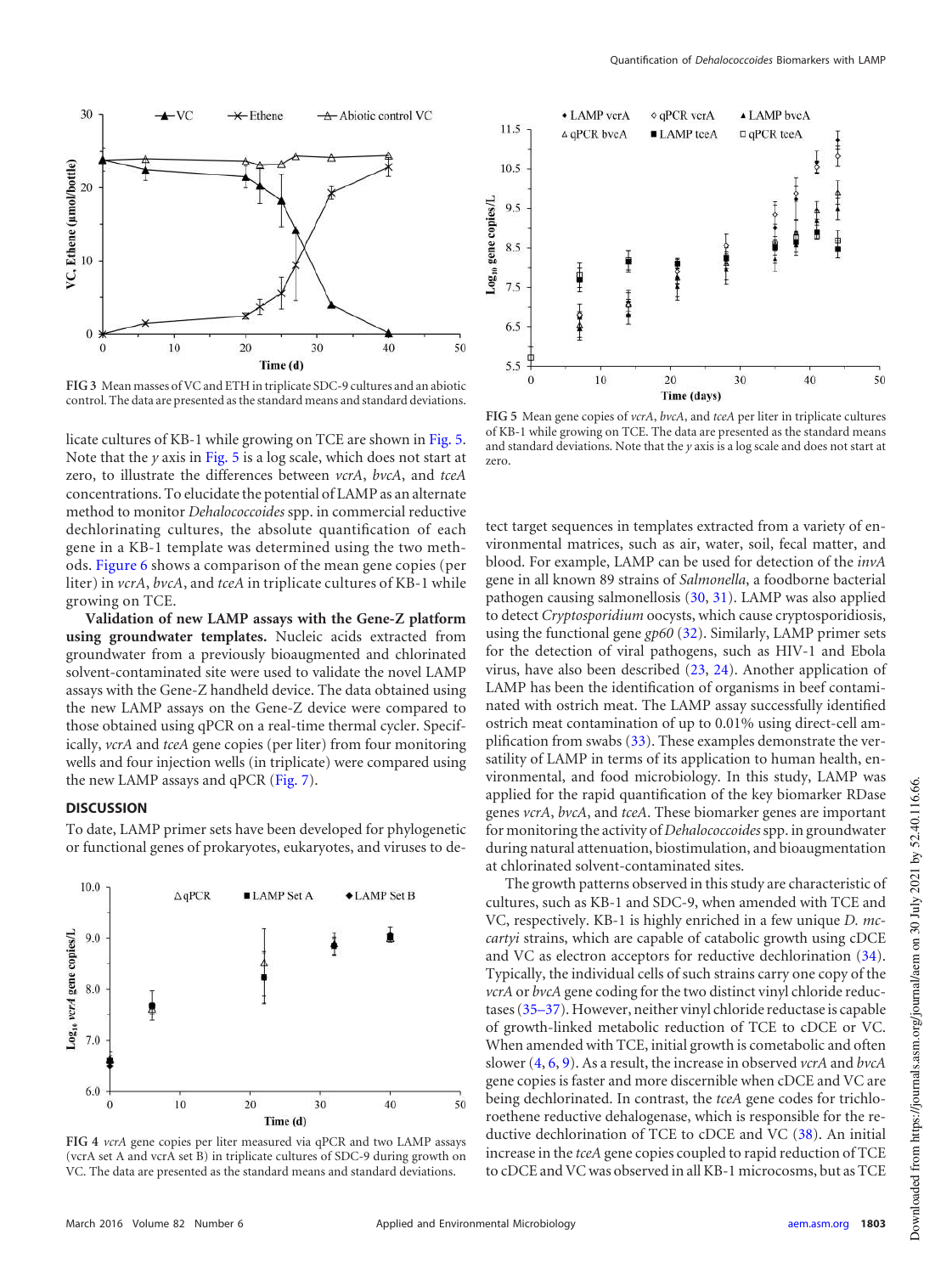

<span id="page-5-1"></span>**FIG 6** Comparison of *vcrA* (A), *bvcA* (B), and *tceA* (C) mean gene copies per liter in triplicate cultures of KB-1 while growing on TCE. The data are presented as the standard means and standard deviations (horizontal and vertical bars). The dashed line represents a 1:1 slope.

was depleted, the increase in *tceA* gene copies was substantially less. This is indicative of growth of *D. mccartyi*strains with the *tceA* gene. However, the abundance of the *tceA* gene within the *Dehalococcoides* genus is more widespread than that of the *vcrA* and *bvcA* genes, and strains that carry the *tceA* gene may also carry the *vcrA* or *bvcA* gene [\(6,](#page-6-31) [8,](#page-6-1) [17\)](#page-6-10). Additionally, TCE dechlorination may also be driven by *Geobacter* strains in KB-1, along with *Dehalococcoides* spp. [\(39\)](#page-7-2), which may explain the less-discernible growth pattern.

In this research, the novel LAMP assays for *vcrA* and *tceA* were validated using DNA extracted from groundwater samples. We compared the quantification results, i.e., gene copies per liter values, for both genes obtained using qPCR on a real-time thermal cycler with LAMP on the Gene-Z platform.

Overall, similar values were obtained for each gene on the two platforms, indicating that quantification with LAMP on the Gene-Z platform is a viable alternative to qPCR. For some data points, the Gene-Z platform yielded slightly higher values than those of qPCR, which may be attributed to the difference in the fluorescence-sensing mechanisms of the two platforms. This issue



<span id="page-5-2"></span>**FIG 7** Comparison of *vcrA* and *tceA* mean gene copies per liter in triplicate cultures or eight different groundwater DNA templates observed using qPCR on a real-time thermal cycler and the Gene-Z platform. The dashed line represents a 1:1 slope.

will be examined in more detail in future studies. The new LAMP primer sets were able to detect quantities of  $\leq$  10<sup>7</sup> gene copies/liter, the accepted limit for natural attenuation.

LAMP offers two key advantages over qPCR. First, the LAMP primer sets described here may be used with a variety of several less-expensive platforms (with diverse types of detection mechanisms), which include real-time turbidimeters, microfluidic chips (e.g., Gene-Z), and electrochemical or ultrasonic sensors [\(25,](#page-6-18) [40](#page-7-3)[–](#page-7-4) [43\)](#page-7-5). Besides being cheaper, these platforms are more-accessible alternatives to qPCR thermal cyclers. Second, these platforms use different reaction chemistries (e.g., they produce significant visible fluorescence or postreaction electrochemical changes) to detect amplified target sequences and thus can be more economical than qPCR. In time-limited studies, another potential advantage is that amplification during LAMP is faster than that with qPCR. With the primer sets and reaction chemistries described in this study, all LAMP reactions were complete in  $\leq$  1 h, which is significantly shorter than a typical qPCR run  $(>1.5 h)$ . In summary, the development of LAMP assays for the detection of the RDase genes *vcrA*, *bvcA*, and *tceA* using alternative and potentially field-deployable platforms, such as the Gene-Z platform [\(25\)](#page-6-18), will enable the rapid detection and quantification of *Dehalococcoides* gene biomarkers in groundwater from solvent-contaminated sites. Further, the development of LAMP assays specific to two commonly used commercially available cultures will facilitate the specific detection of these RDase genes at sites subject to bioaugmentation.

## **ACKNOWLEDGMENTS**

We thank Yanlyang Pan (MSU) for helping with the GC-FID setup, Tiffany Stedtfeld (MSU) for her help with obtaining preliminary LAMP data, Simon Vainberg (CB&I) for supplying the SDC-9 culture, and Phil Dennis (SiREM) for supplying the KB-1 culture. We also thank Frank Löffler (UTK) for providing the *tceA* plasmid standard.

#### **FUNDING INFORMATION**

Funding for this project was provided by the Strategic Environmental Research and Development Program (SERDP) under grant ER-2309.

## <span id="page-5-0"></span>**REFERENCES**

1. **Freedman DL, Gossett JM.** 1989. Biological reductive dechlorination of tetrachloroethylene and trichloroethylene to ethylene under methanogenic conditions. Appl Environ Microbiol **55:**2144 –2151.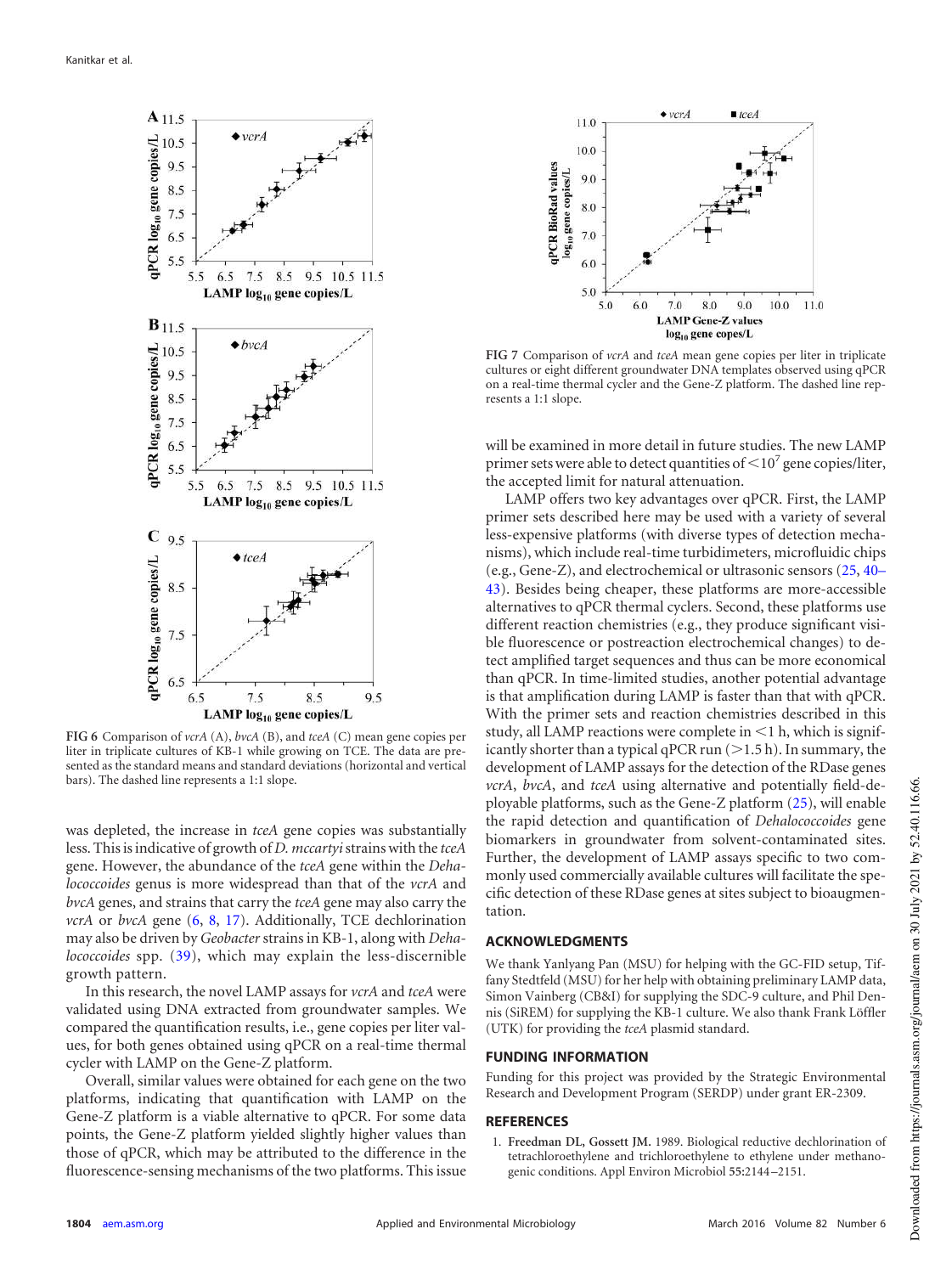- <span id="page-6-0"></span>2. **Cupples AM.** 2008. Real-time PCR quantification of *Dehalococcoides* populations: methods and applications. J Microbiol Methods **72:**1–11. http: //dx.doi.org/10.1016/j.mimet.2007.11.005.
- 3. **Grostern A, Chan WWM, Edwards EA.** 2009. 1,1,1-Trichloroethane and 1,1-dichloroethane reductive dechlorination kinetics and cocontaminant effects in a *Dehalobacter*-containing mixed culture. Environ Sci Technol **43:**6799 – 6807. http://dx.doi.org/10.1021/es901038x.
- <span id="page-6-30"></span>4. **He J, Ritalahti KM, Yang K-L, Koeningsberg SS, Löffler FE.** 2003. Detoxification of vinyl chloride to ethene coupled to growth of an anaerobic bacterium. Nature **424:**62–65. http://dx.doi.org/10.1038/nature01717.
- 5. **Holliger C, Wohlfarth G, Diekert G.** 1998. Reductive dechlorination in the energy metabolism of anaerobic bacteria. FEMS Microbiol Rev **22:** 383–398. http://dx.doi.org/10.1111/j.1574-6976.1998.tb00377.x.
- <span id="page-6-31"></span>6. **Löffler FE, Yan J, Ritalahti KM, Adrian L, Edwards EA, Konstantinidis KT, Müller JA, Fullerton H, Zinder SH, Spormann AM.** 2013. *Dehalococcoides mccartyi* gen. nov., sp. nov., obligately organohalide-respiring anaerobic bacteria relevant to halogen cycling and bioremediation, belong to a novel bacterial class, *Dehalococcoidia* classis nov., order *Dehalococcoidales* ord. nov. and family *Dehalococcoidaceae* fam. nov., within the phylum *Chloroflexi*. Int J Syst Evol Microbiol **63:**625– 635. http://dx.doi.org /10.1099/ijs.0.034926-0.
- 7. **Maymó-Gatell X, Chien Y-T, Gossett JM, Zinder SH.** 1997. Isolation of a bacterium that reductively dechlorinates tetrachloroethene to ethene. Science **276:**1568–1571. http://dx.doi.org/10.1126/science.276.5318.1568.
- <span id="page-6-1"></span>8. **Sung Y, Ritalahti KM, Apkarian RP, Löffler FE.** 2006. Quantitative PCR confirms purity of strain GT, a novel trichloroethene-to-ethene-respiring *Dehalococcoides* isolate. Appl Environ Microbiol **72:**1980 –1987. http://dx .doi.org/10.1128/AEM.72.3.1980-1987.2006.
- <span id="page-6-2"></span>9. **Cupples AM, Spormann AM, McCarty PL.** 2003. Growth of a *Dehalococcoides*-like microorganism on vinyl chloride and *cis*-dichloroethene as electron acceptors as determined by competitive PCR. Appl Environ Microbiol **69:**953–959. http://dx.doi.org/10.1128/AEM.69.2.953-959.2003.
- <span id="page-6-3"></span>10. **Major DW, McMaster ML, Cox EE, Edwards EA, Dworatzek SM, Hendrickson ER, Starr MG, Payne JA, Buonamici LW.** 2002. Field demonstration of successful bioaugmentation to achieve dechlorination of tetrachloroethene to ethene. Environ Sci Technol **36:**5106 –5116. http: //dx.doi.org/10.1021/es0255711.
- <span id="page-6-4"></span>11. **Vainberg S, Condee CW, Steffan RJ.** 2009. Large-scale production of bacterial consortia for remediation of chlorinated solvent-contaminated groundwater. J Ind Microbiol Biotechnol **36:**1189 –1197. http://dx.doi.org /10.1007/s10295-009-0600-5.
- <span id="page-6-5"></span>12. **Steffan RJ, Vainberg S.** 2013. Production and handling of *Dehalococcoides* bioaugmentation cultures, p 89 –116. *In* Stroo HF, Leeson A, Ward CW (ed), Bioaugmentation for groundwater remediation. Springer, New York, NY.
- <span id="page-6-7"></span><span id="page-6-6"></span>13. **Lyon DY, Vogel TM.** 2013. Bioaugmentation for groundwater remediation: an overview, p 1–38. *In* Stroo HF, Leeson A, Ward CW (ed), Bioaugmentation for groundwater remediation. Springer, New York, NY.
- 14. **Löffler FE, Ritalahti KM, Zinder SH.** 2013. *Dehalococcoides* and reductive dechlorination of the chlorinated solvents, p 39 – 88. *In* Stroo HF, Leeson A, Ward CW (ed), Bioaugmentation for groundwater remediation. Springer, New York, NY.
- <span id="page-6-8"></span>15. **Hatt JK, Löffler FE.** 2012. Quantitative real-time PCR (qPCR) detection chemistries affect enumeration of the *Dehalococcoides*16S rRNA gene in groundwater. J Microbiol Methods **88:**263–270. http://dx.doi.org/10.1016 /j.mimet.2011.12.005.
- <span id="page-6-9"></span>16. **Lee PK, Macbeth TW, Sorenson KS, Jr, Deeb RA, Alvarez-Cohen L.** 2008. Quantifying genes and transcripts to assess the *in situ* physiology of "*Dehalococcoides*" spp. in a trichloroethene-contaminated groundwater site. Appl Environ Microbiol **74:**2728 –2739. http://dx.doi.org/10.1128 /AEM.02199-07.
- <span id="page-6-10"></span>17. **Ritalahti KM, Amos BK, Sung Y, Wu Q, Koenigsberg SS, Löffler FE.** 2006. Quantitative PCR targeting 16S rRNA and reductive dehalogenase genes simultaneously monitors multiple *Dehalococcoides*strains. Appl Environ Microbiol **72:**2765–2774. http://dx.doi.org/10.1128/AEM.72.4.2765 -2774.2006.
- <span id="page-6-12"></span><span id="page-6-11"></span>18. **Notomi T, Okayama H, Masubuchi H, Yonekawa T, Watanabe K, Amino N, Hase T.** 2000. Loop-mediated isothermal amplification of DNA. Nucleic Acids Res **28:**E63. http://dx.doi.org/10.1093/nar/28.12.e63.
- 19. **Niessen L, Luo J, Denschlag C, Vogel RF.** 2013. The application of loop-mediated isothermal amplification (LAMP) in food testing for bacterial pathogens and fungal contaminants. Food Microbiol **36:**191–206. http://dx.doi.org/10.1016/j.fm.2013.04.017.
- <span id="page-6-13"></span>20. **Ahmad F, Tourlousse DM, Stedtfeld RD, Seyrig G, Herzog AB, Bhaduri P, Hashsham SA.** 2009. Detection and occurrence of indicator organisms and pathogens. Water Environ Res **81:**959 –980. http://dx.doi.org/10.2175 /106143009X12445568399299.
- <span id="page-6-14"></span>21. **Herzog AB, Pandey AK, Reyes-Gastelum D, Gerba CP, Rose JB, Hashsham SA.** 2012. Evaluation of sample recovery efficiency for bacteriophage P22 on fomites. Appl Environ Microbiol **78:**7915–7922. http://dx .doi.org/10.1128/AEM.01370-12.
- <span id="page-6-15"></span>22. **Qiao Y-M, Guo Y-C, Zhang X-E, Zhou Y-F, Zhang Z-P, Wei H-P, Yang R-F, Wang D-B.** 2007. Loop-mediated isothermal amplification for rapid detection of *Bacillus anthracis*spores. Biotechnol Lett **29:**1939 –1946. http: //dx.doi.org/10.1007/s10529-007-9472-9.
- <span id="page-6-16"></span>23. **Curtis KA, Rudolph DL, Owen SM.** 2008. Rapid detection of HIV-1 by reverse-transcription, loop-mediated isothermal amplification (RT-LAMP). J Virol Methods **151:**264 –270. http://dx.doi.org/10.1016/j .jviromet.2008.04.011.
- <span id="page-6-17"></span>24. **Kurosaki Y, Takada A, Ebihara H, Grolla A, Kamo N, Feldmann H, Kawaoka Y, Yasuda J.** 2007. Rapid and simple detection of Ebola virus by reverse transcription-loop-mediated isothermal amplification. J Virol Methods **141:**78 – 83. http://dx.doi.org/10.1016/j.jviromet.2006.11.031.
- <span id="page-6-18"></span>25. **Stedtfeld RD, Stedtfeld TM, Kronlein M, Seyrig G, Steffan RJ, Cupples AM, Hashsham SA.** 2014. DNA extraction-free quantification of *Dehalococcoides* spp. in groundwater using a handheld device. Environ Sci Technol **48:**13855–13863. http://dx.doi.org/10.1021/es503472h.
- <span id="page-6-19"></span>26. **Aiello MR.** 2003. Quantitative environmental monitoring of PCE dechlorinators in a contaminated aquifer and PCE-fed reactor. M.S. thesis. Michigan State University, East Lansing, MI.
- <span id="page-6-20"></span>27. **Johnson DR, Lee PK, Holmes VF, Alvarez-Cohen L.** 2005. An internal reference technique for accurately quantifying specific mRNAs by realtime PCR with application to the *tceA* reductive dehalogenase gene. Appl Environ Microbiol **71:**3866 –3871. http://dx.doi.org/10.1128/AEM.71.7 .3866-3871.2005.
- <span id="page-6-21"></span>28. **Stedtfeld RD, Tourlousse DM, Seyrig G, Stedtfeld TM, Kronlein M, Price S, Ahmad F, Gulari E, Tiedje JM, Hashsham SA.** 2012. Gene-Z: a device for point of care genetic testing using a smartphone. Lab Chip **12:**1454 –1462. http://dx.doi.org/10.1039/c2lc21226a.
- <span id="page-6-22"></span>29. **Stedtfeld RD, Liu Y-C, Stedtfeld TM, Kostic T, Kronlein M, Srivannavit O, Khalife WT, Tiedje JM, Gulari E, Hughes M, Etchebarne B, Hashsham SA.** 2015. Static self-directed sample dispensing into a series of reaction wells on a microfluidic card for parallel genetic detection of microbial pathogens. Biomedical Microdevices **17:**1–12. http://dx.doi.org /10.1007/s10544-014-9904-y.
- <span id="page-6-23"></span>30. **Ohtsuka K, Yanagawa K, Takatori K, Hara-Kudo Y.** 2005. Detection of *Salmonella enterica* in naturally contaminated liquid eggs by loopmediated isothermal amplification, and characterization of *Salmonella* isolates. Appl Environ Microbiol **71:**6730 – 6735. http://dx.doi.org/10 .1128/AEM.71.11.6730-6735.2005.
- <span id="page-6-24"></span>31. **Zhang G, Brown EW, González-Escalona N.** 2011. Comparison of realtime PCR, reverse transcriptase real-time PCR, loop-mediated isothermal amplification, and the FDA conventional microbiological method for the detection of *Salmonella* spp. in produce. Appl Environ Microbiol **77:** 6495– 6501. http://dx.doi.org/10.1128/AEM.00520-11.
- <span id="page-6-25"></span>32. **Karanis P, Thekisoe O, Kiouptsi K, Ongerth J, Igarashi I, Inoue N.** 2007. Development and preliminary evaluation of a loop-mediated isothermal amplification procedure for sensitive detection of *Cryptosporidium* oocysts in fecal and water samples. Appl Environ Microbiol **73:** 5660 –5662. http://dx.doi.org/10.1128/AEM.01152-07.
- <span id="page-6-26"></span>33. **Abdulmawjood A, Grabowski N, Fohler S, Kittler S, Nagengast H, Klein G.** 2014. Development of loop-mediated isothermal amplification (LAMP) assay for rapid and sensitive identification of ostrich meat. PLoS One **9:**e100717. http://dx.doi.org/10.1371/journal.pone.0100717.
- <span id="page-6-27"></span>34. **Duhamel M, Mo K, Edwards EA.** 2004. Characterization of a highly enriched *Dehalococcoides*-containing culture that grows on vinyl chloride and trichloroethene. Appl Environ Microbiol **70:**5538 –5545. http://dx .doi.org/10.1128/AEM.70.9.5538-5545.2004.
- <span id="page-6-28"></span>35. **Krajmalnik-Brown R, Hölscher T, Thomson IN, Saunders FM, Ritalahti KM, Löffler FE.** 2004. Genetic identification of a putative vinyl chloride reductase in *Dehalococcoides* sp. strain BAV1. Appl Environ Microbiol **70:**6347– 6351. http://dx.doi.org/10.1128/AEM.70.10.6347-6351.2004.
- <span id="page-6-29"></span>36. **McMurdie PJ, Behrens SF, Müller JA, Göke J, Ritalahti KM, Wagner R, Goltsman E, Lapidus A, Holmes S, Löffler FE, Spormann AM.** 2009. Localized plasticity in the streamlined genomes of vinyl chloride